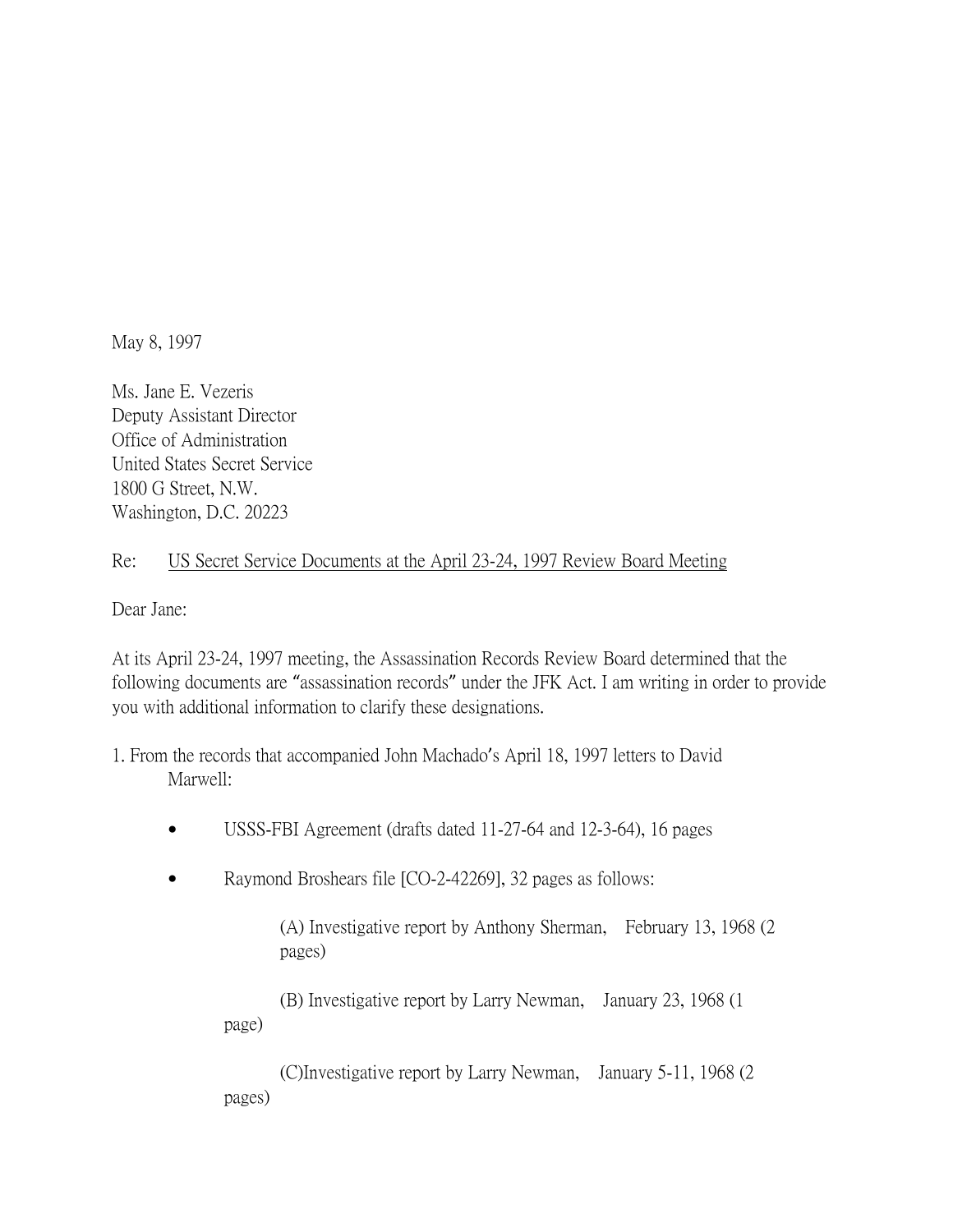(D) Lookout worksheet by Radford Jones, January 10, 1966 (1 page) (E) Memo by R. A. Wiesman, December 10, 1965 (1 page)

(F) Letter by Anthony E. Gerrets to Louis C. LaCour, October 25, 1965 (6 pages)

(G) Investigative report by Kenneth Wiesman, October 11, 1965 (2 pages)

(H) Investigative report by Anthony Gerrets, September 9-20, 1965 (15 pages)

(I) Memo by John W. Rice, September 16, 1965 (2 pages)

The Review Board determined that the remaining documents in the Broshears file are not related to the assassination of President Kennedy, and I am returning the non-related portion with this letter. You have no further obligation under the JFK Act regarding the non-related portion of the Broshears file.

2. Abraham Bolden file (a total of 1,281 pages plus legal briefs and transcripts)

- Folder: J-CO-1-9513, Folder No. 1[761]: (121 pages)
- Folder: J-CO-1-9513, Folder No. 2 [ 761]: (164 pages)
- Folder: J-CO-1-9513, Folder No. 3 [761]: (223 pages)
- Folder: J-CO-1-9513, Folder No. 4 (CASE REPORT)[ 761]: (154 pages)
- Folder: J-CO-1-9513, Folder No. 5 [ 761]: (329 pages plus Appellant's Brief and Appendix (April 22, 1965), Brief for Appellee, Government's Appendix, and Transcript of Proceedings (June 29, 1966 [30 pages])
- Folder: Abraham W. Bolden: (10 pages)
- Folder: BOLDEN, Abraham: (28 pages)
- Folder: CO-1-9513-E, ATTACHMENTS 771.2: (252 pages)

I have withdrawn one document containing IRS information from the Bolden file. When a final